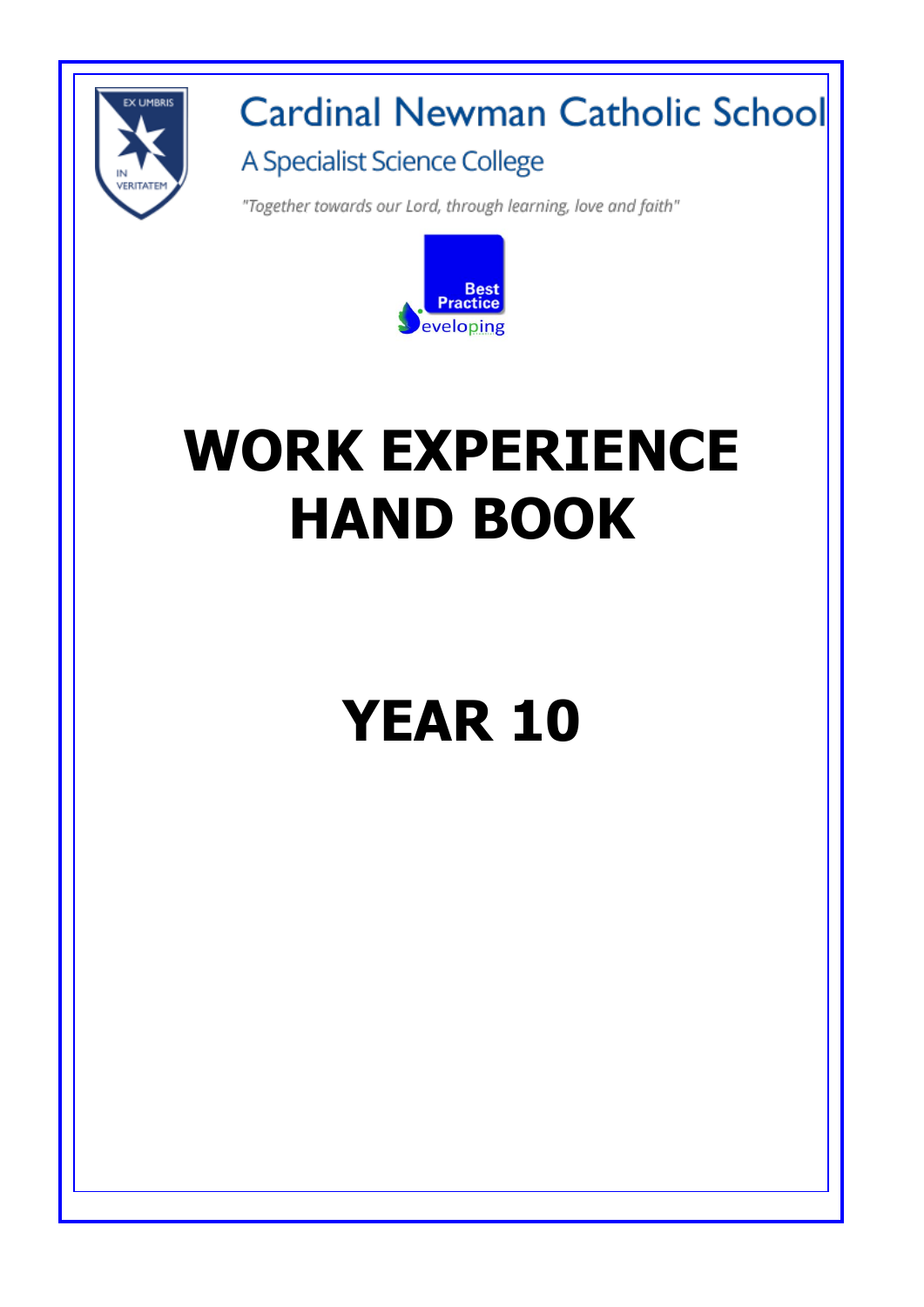

## **Cardinal Newman Catholic School** A Specialist Science College

"Together towards our Lord, through learning, love and faith"

### **CONTENTS**

- 1. Why is Work Experience Important
- 2. Best Practice Training & Development Ltd
- 3. Selection Choices & Own Lead
- 4. Paperwork
- 5. Web view
- 6. Dead Line Dates
- 7. Conformation of Placement
- 8. Returning back to school
- 9. Checklist

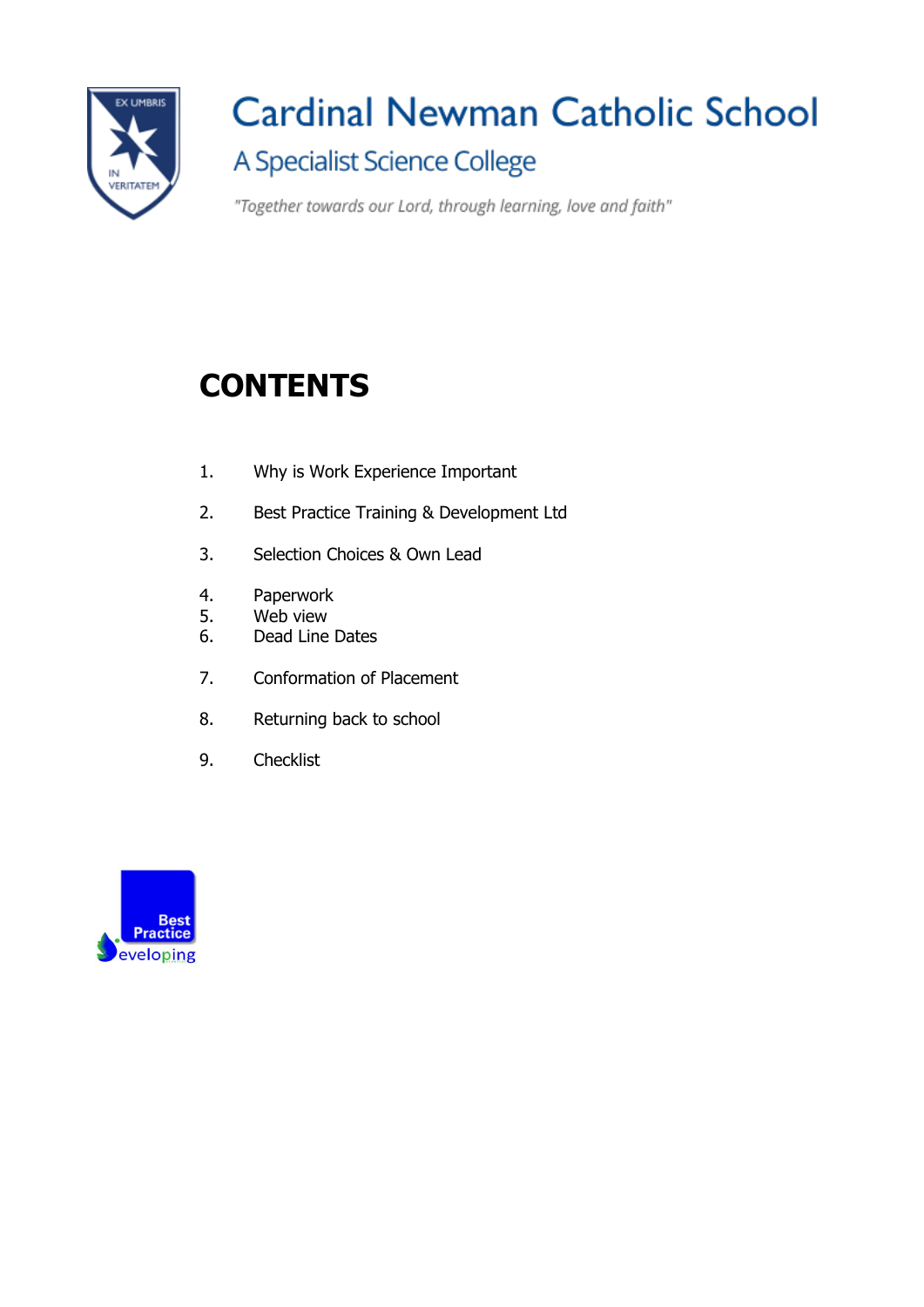

#### **WHY IS WORK EXPERIENCE IMPORTANT FOR YEAR 10 STUDENTS?**

In year 10 your daughter/son will be given the opportunity to participate in a one week's period of work experience. This is organised with the School and Best Practice Training Development Ltd

There are many advantages for students going out on a work placement.

It is a fantastic opportunity to experience what it is like in the world of work, to

find out their strengths and weakness, likes and dislike, increasing self awareness.

In the past the scheme has proved invaluable as a means of developing self-confidence, self reliance and a variety of social skills.

Each student will have a unique experience with a chance to shine –benefit students who are not strong academically or have low self esteem.

A chance to work with adults as equals which helps to increase confidence and maturity

Choosing what to do is a large task in itself?

- **Do I choose a Vocational Placement?**
- **Do I Choose a placement linked to my career aspirations?**
- **Do I choose Job linked to a hobby?**

You do not have to link your work experience to work aspirations but choose something you feel will develop you and that you will enjoy.

Although you will not learn a job in a week, the experience stays with you forever.

Here are some quotes from previous students over the years, what they said about their placements.

**"showed me what the real world is like"**

**"made me want to be self employed"**

**"was really worried before I went"**

**"hard work"**

**"didn't like it" "Really enjoyed it "**

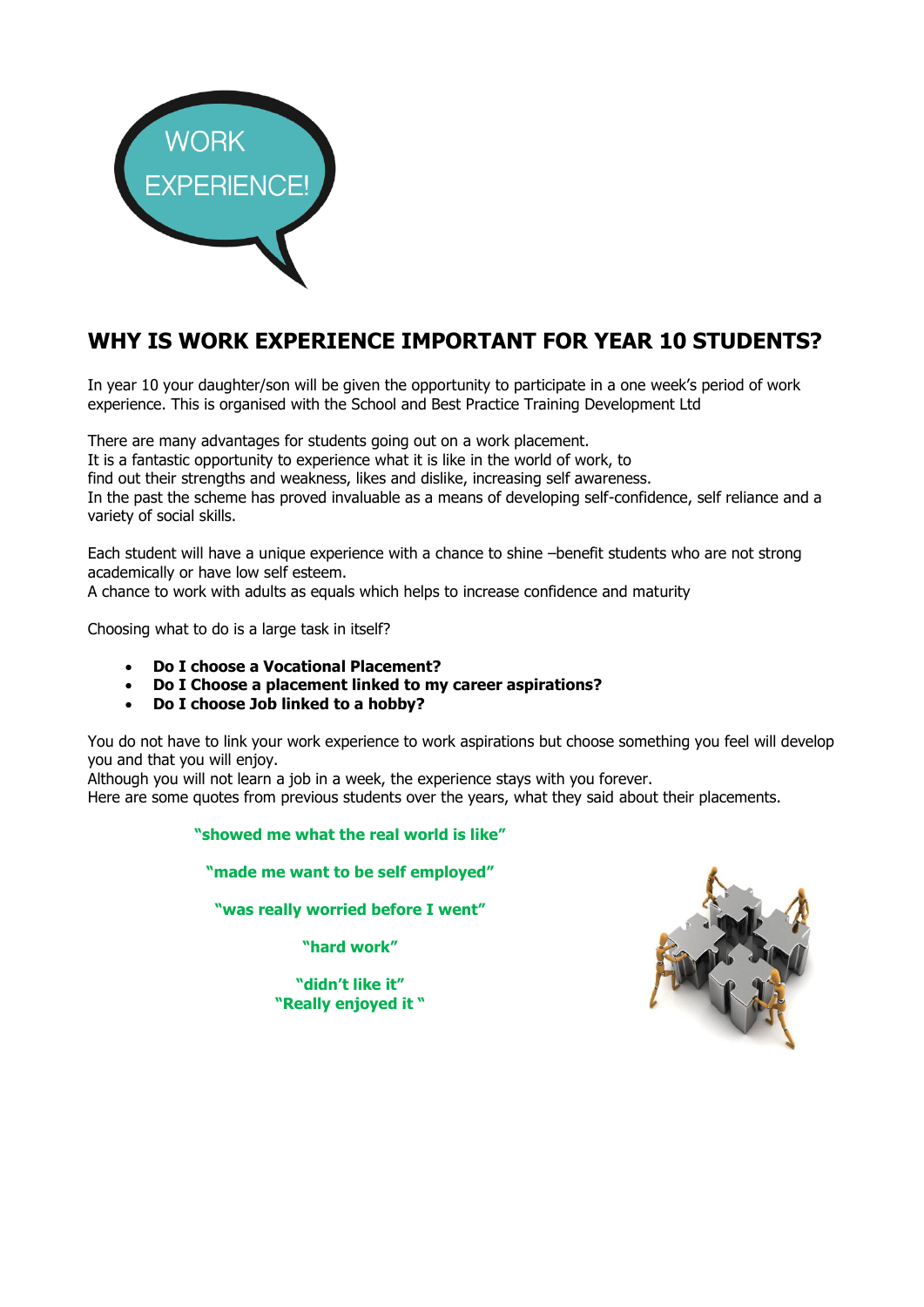

#### **Best Practice Development Training Ltd**

Cardinal Newman school work in partnership with an outside provider to help organise placing students, **Best Practice Development Training Ltd – BPDT**

[Best Practice](https://www.bestpracticeuk.com/) Training & Development was founded in 1997 to promote excellence in customer contact and service leadership. Since then, they have become one of the UK's leading training organisations.

#### **Mission**

BPTD mission is to be an exceptional and responsive training provider - providing life-changing education and training that improves skills, wellbeing and inclusion - moving learners closer to work and helping them progress in work - in order to improve the life opportunities and outcomes for our learners and their families. The (BPDT) believe that partnerships between education and business have a key role to play in meeting the challenges of our time.

#### **Values**

We are guided in everything we do by our five core values:

- High standards
- **Inclusive**
- Innovative
- Focused
- Integrity

Our fully-accredited Workplace Learning programmes deliver sustainable improvements in skills and performance for all levels

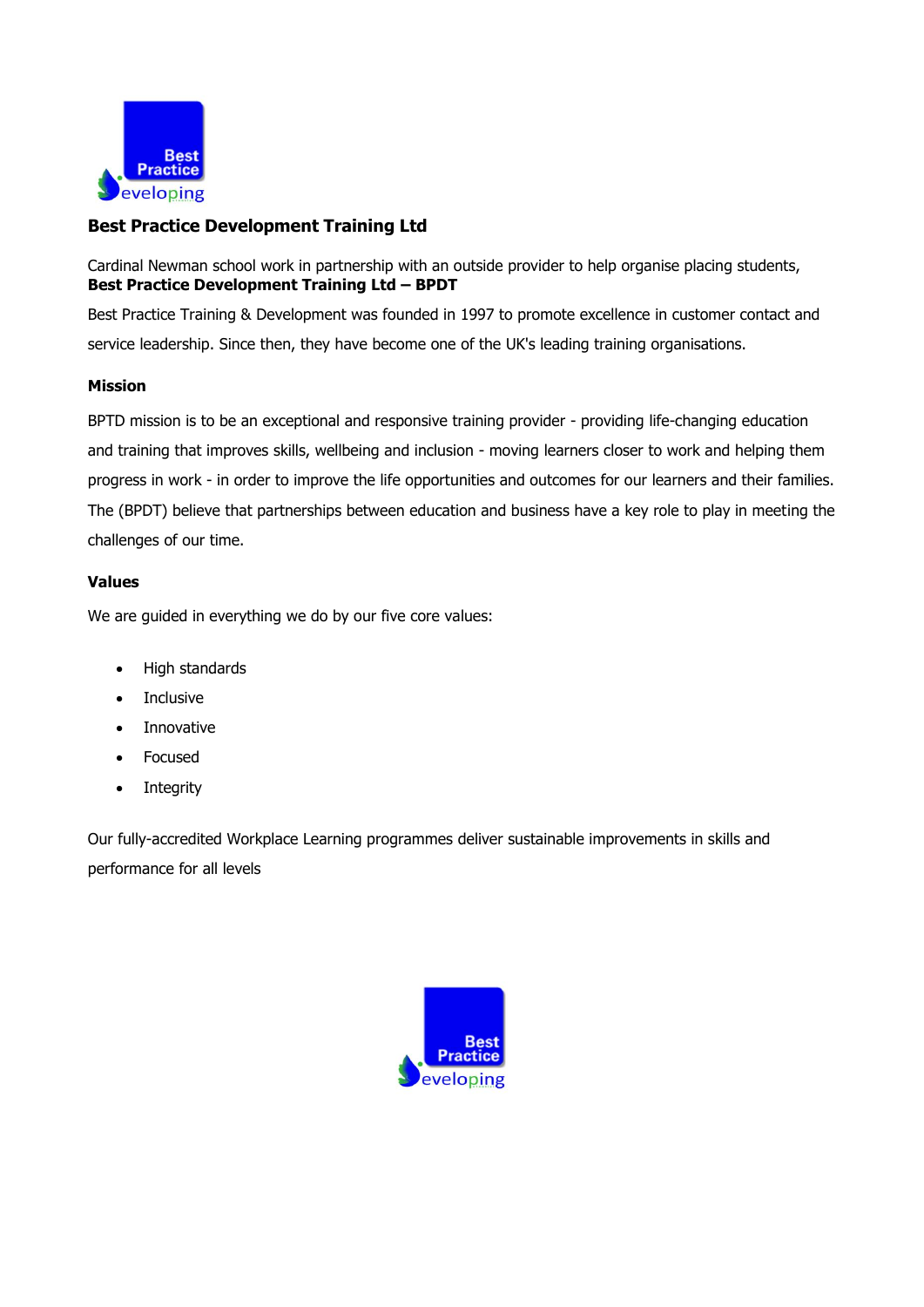

#### **Selection Choices or Own Lead**

#### **Your Child -has the option to select or make an Own lead**

**A selection choice** is where you will pick **10** choices from the web view; put them in order of preference. The more choices you make the more options you will have, as you will not always be given the  $1<sup>st</sup>$  choice. Some companies that you choose may say no for various reasons once the BPDT approach them.

When choosing your options from the web view try to make your selection from the same category or no more than 2, this shows the BPDT what your interests are and makes placement easier.

#### **Example**

Administration Business & Office Work or Retail Sales & Customer Services, make your 10 choices of companies in these categories-**Mix and Match** choose 5 from one category 5 from another.

**Own lead Choice -**Is where your Child makes their Own placement, this can be taken from the BPDT website.

They will need to telephone, email/write to their chosen Company/organisation prior to selecting to ensuring they are able to accommodate, they may be asked to attend an **interview**. The Company then need to fill out all the details requested and return the form back to you as soon as possible, **BPDT may** need to visit and complete a risk assessment before the placement is confirmed. **A Health and Safety Check needs to be in date in order for the placement to be valid.** 

This needs to be completed and signed by the **Company** concerned.

**All students will be issued with an Own Lead form & Parent/Carer approval. Students making an Own lead** will need to complete both forms **Students making selection** choices will only complete the **Parent/Carer approval form** with **students' details – Medical- SEN EAL** 

#### **Out of County**

If you choose an Own lead which is placed out of Luton this is called an **Out of County placement.**

#### **There will be cost involved if you choose to go out of Luton Bedfordshire**

This will not be covered by the school, the BPDT have to allocate a member of staff to visit the site and carry out a risk assessment / health & safety check. Depending on which county you selected will depend on the cost. **Please ensure you check the price of your out of county placement with Mrs Mcneil before confirming your placement.**



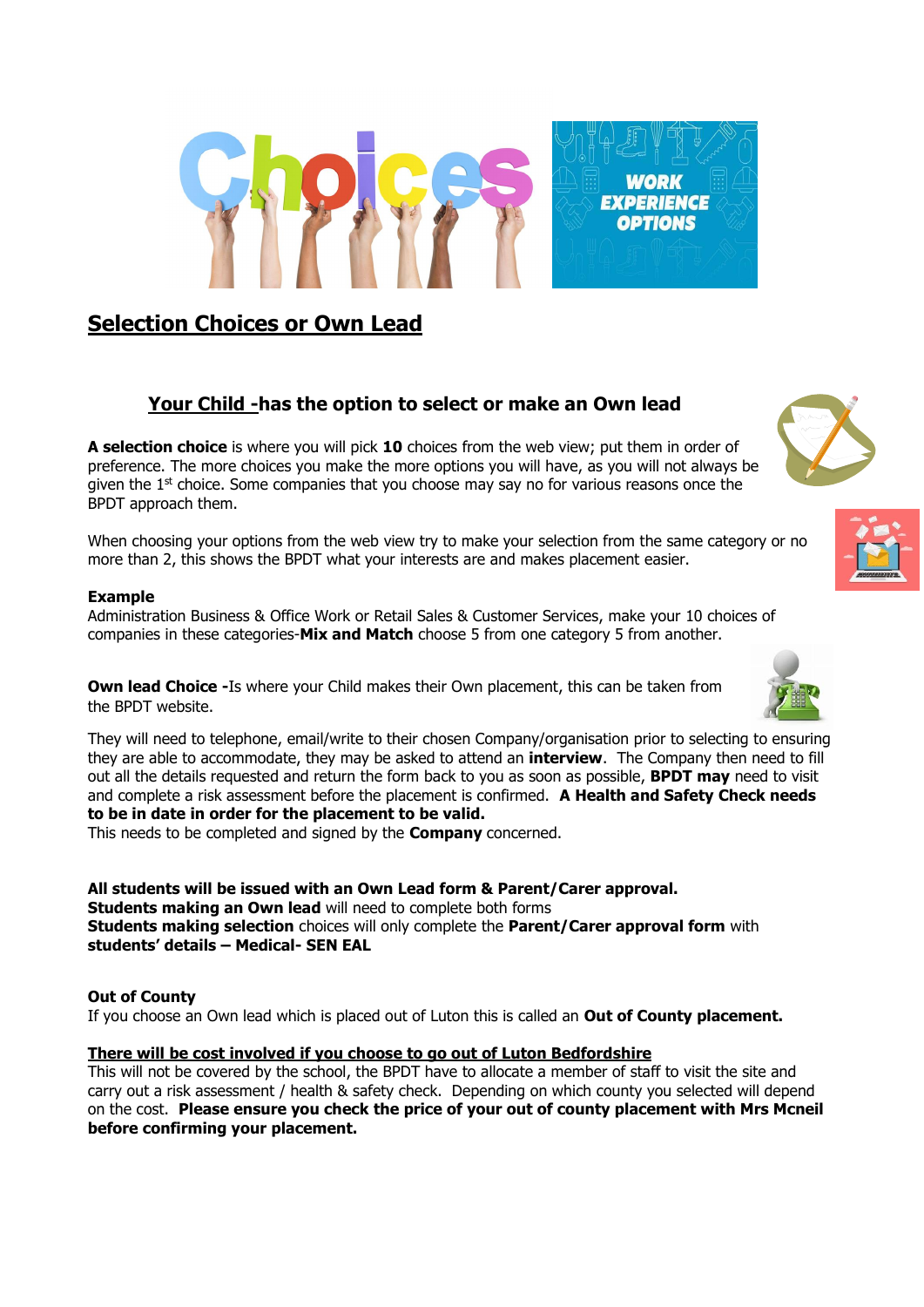

#### **Paperwork**

**Paperwork to be signed by Parent/Carer.**

#### **All students will be issued with an Own Lead form & Parent/Carer approval.**

Students making an Own lead will need to complete both forms Students making selection choices will only complete the **Parent/Carer approval form** with **students' details – Medical- SEN EAL** 

The signed form should then be returned to Your **Childs Tutor** who will pass onto **Mrs McNeil**

#### **Own lead paperwork**

This needs to be completed and signed by the **Company** concerned. The Company need to fill out all the details requested, Employability & Public liability insurance, forms need to be returned as soon as possible as **BPDT** may need to visit and complete a risk assessment before the placement is confirmed. **The Health and Safety Check needs to be completed in order for the placement to be valid.** 

**Own lead forms returned,** are crucial as your placement may need to be visited before conformation can be approved, if you fail to return forms on time then they will refuse your visit.

#### **Dead Line Dates.**

Over the course of your work placement you will be given dates in which your paperwork must be in by. These dates are very important as they have been issued to the school via BPDT **All students will be asked to submit their choice/s by December 17th 2021** 

#### **Conformation of Placement.**

Once your child has selected your placement choice and it has been confirmed by the company, you will receive conformation from the BPDT

Own Lead conformation paperwork will be slightly different from selection choice paperwork, this is due to own lead students having made a personnel contact with their company, where a selection choice student has had no contact with the company and will require an Interview prior to their start date.

#### **Please ensure you read your job specification and all details fully so if you have any questions they can be rectified before you go out on the placement.**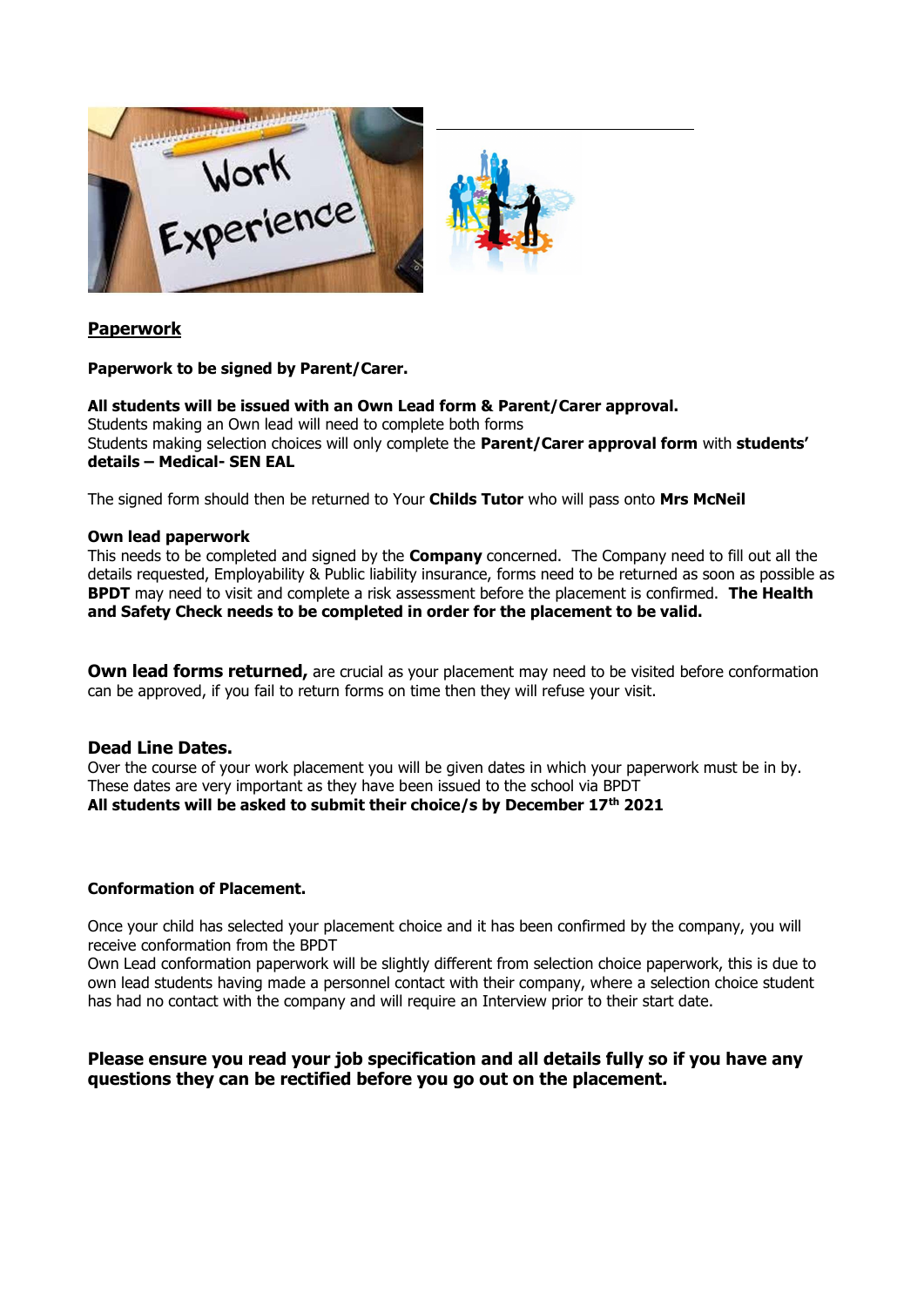**Own Lead Paperwork Parent/Carers approval**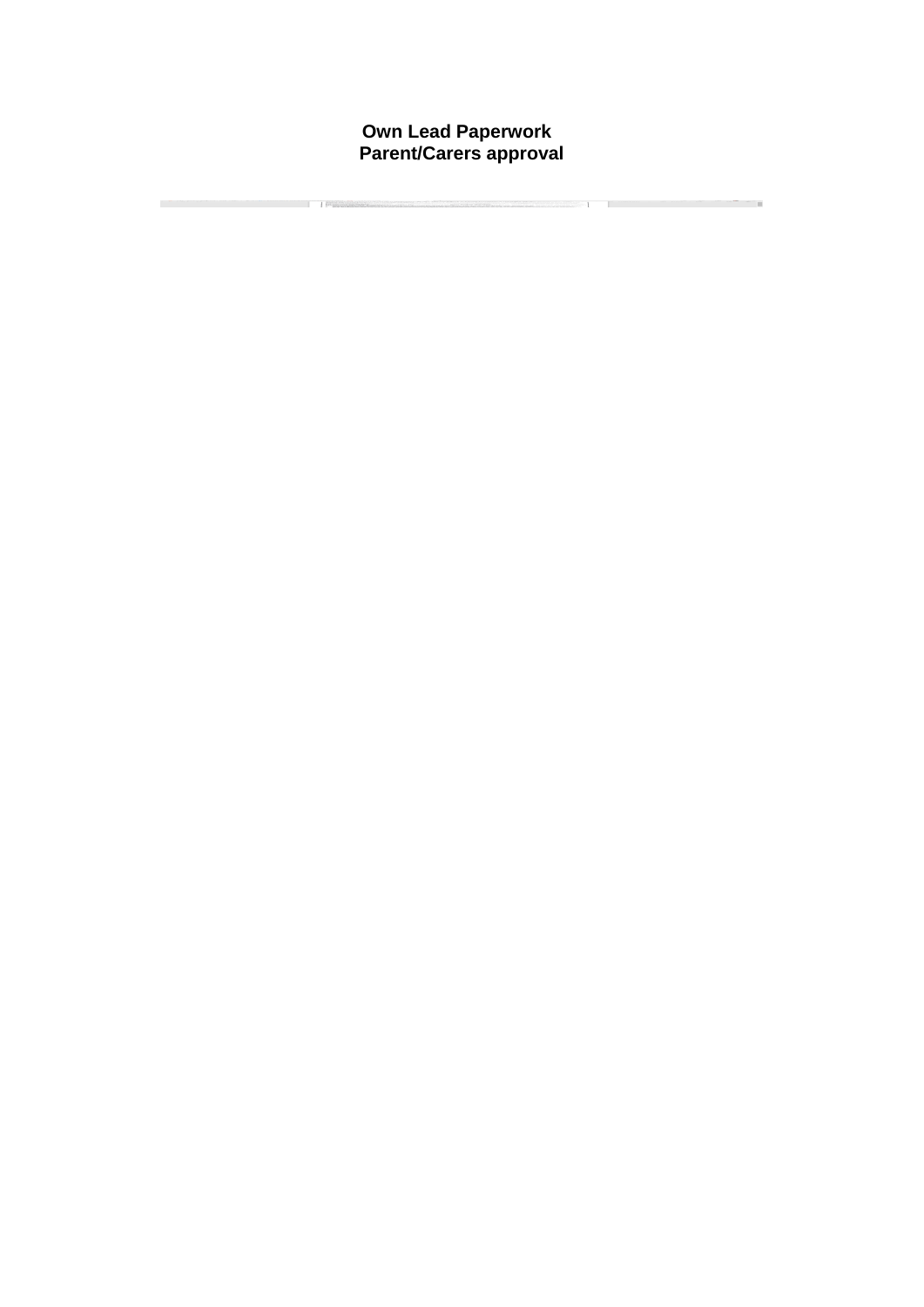#### **WEBVIEW MAKING YOUR SELECTION CHOICES**

| Web view page will look like this                                                                                                                 |           |                                                       |                                                                                                                                         |
|---------------------------------------------------------------------------------------------------------------------------------------------------|-----------|-------------------------------------------------------|-----------------------------------------------------------------------------------------------------------------------------------------|
| For students arranging their own placements $\&$ selecting choices                                                                                |           |                                                       |                                                                                                                                         |
|                                                                                                                                                   |           |                                                       | If you are arranging your own placement, please check to see if the company is on the database, if it is, select the job from the drop- |
|                                                                                                                                                   |           |                                                       | Select                                                                                                                                  |
| down list below and make it your only choice:<br>If the placement is not on the database click here and follow the instructions on the next page. |           |                                                       |                                                                                                                                         |
|                                                                                                                                                   |           |                                                       |                                                                                                                                         |
|                                                                                                                                                   |           | For students selecting placements                     |                                                                                                                                         |
|                                                                                                                                                   |           | Make your selections from the categories listed below |                                                                                                                                         |
| Administration, Business and Office<br><b>Work</b>                                                                                                |           | <b>Financial Services</b>                             | <b>Performing Arts</b>                                                                                                                  |
| <b>Building and Construction</b>                                                                                                                  |           | <b>Healthcare</b>                                     | <b>Personal and Other Services</b><br>including health and beauty                                                                       |
| Catering and Hospitality                                                                                                                          | Ð         | Languages, Information and Culture                    | 6<br><b>Retail Sales and Customer Services</b>                                                                                          |
| Computers and IT                                                                                                                                  |           | <b>Legal and Political Services</b>                   | Science, Mathematics and Statistics                                                                                                     |
| Design, Arts and Crafts                                                                                                                           | $\nu \in$ | Leisure, Sport and Tourism                            | <b>Security and Armed Forces</b>                                                                                                        |
| <b>Education and Training</b>                                                                                                                     |           | Manufacturing and Production                          | <b>Social Work and Counselling Services</b>                                                                                             |
| Engineering                                                                                                                                       |           | <b>Marketing and Advertising</b>                      | <b>Fransport and Logistics</b>                                                                                                          |
| Environment, Plants and Animals                                                                                                                   |           | Media, Print and Publishing                           |                                                                                                                                         |

**These are the categories which you are able to make your selections from.**

**As you click on to one of categories it will list the choices of company that** a**re available for work placemen**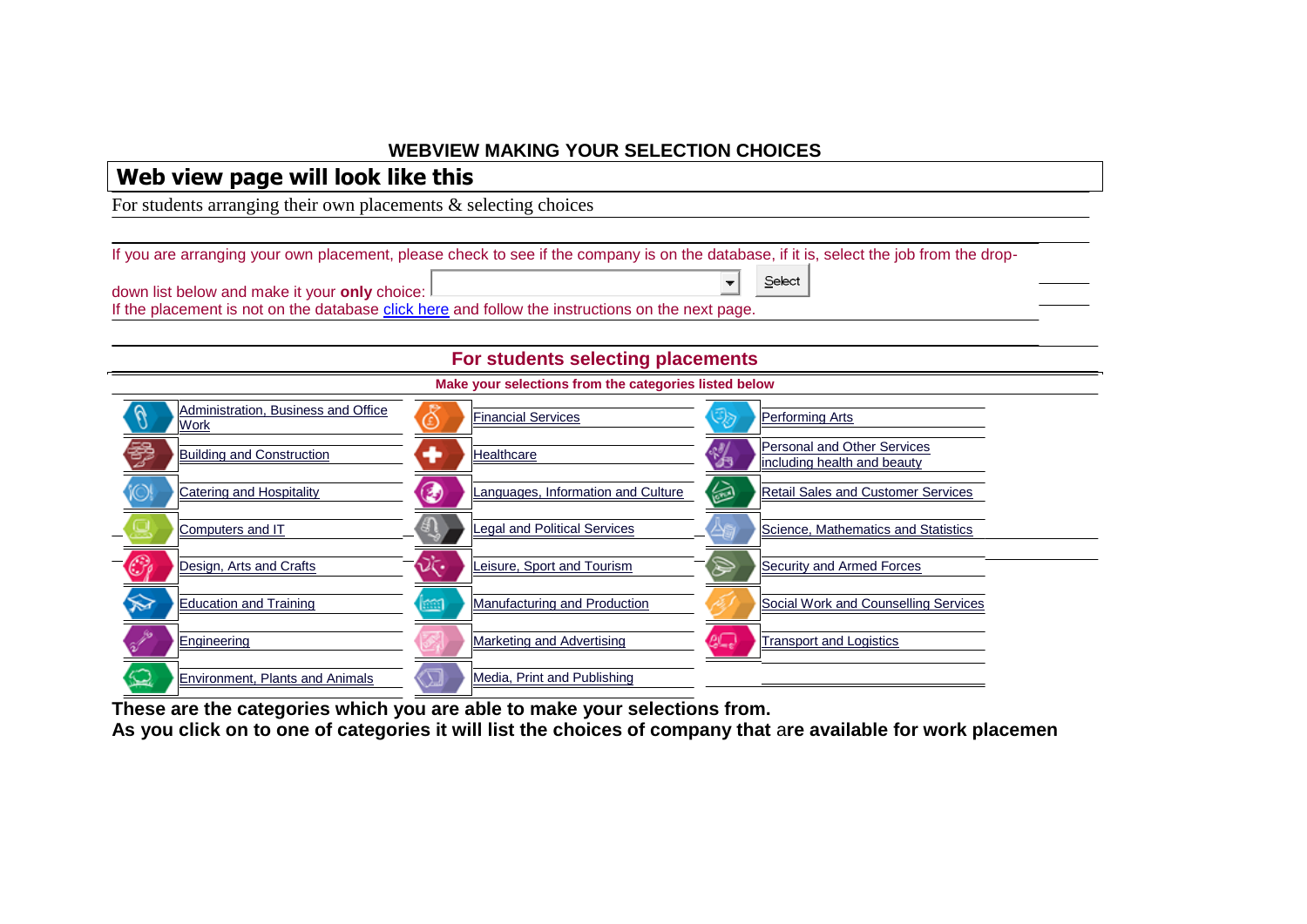

#### **CHECK LIST**

Please tick off and date paperwork as you hand it into the Co-ordinator. Not all forms will be applicable to your choices.

| <b>PAPER WORK</b>          | <b>TICK</b> | <b>DATE</b> |
|----------------------------|-------------|-------------|
|                            |             |             |
| Parents consent signed     |             |             |
| Selection choices          |             |             |
| Own lead paperwork         |             |             |
| <b>Conformation letter</b> |             |             |
| Selection choices          |             |             |
| Interview                  |             |             |
|                            |             |             |
|                            |             |             |

#### **Returning back to school**

After your weeks placement you will return back to school and be required to complete an on line questionnaire, you will also fill out a key skill grid form, this is in relation to your performance whilst on your placement. These forms will be part of your progress file which you will start to build up in year 10/11. So please make sure you have completed your log book and preparation work booklet to help you when completing the above.

**Good Luck** and don't forget please see me if and when you are unsure of anything. I will be running a lunch time drop in club in December right through until placement, for questions & queries.

I am based at the school and can be contacted between school working hours on the school number or emailed at **[cmcneil@cardinalnewmanschool.net](mailto:cmcneil@cardinalnewmanschool.net)**

**Kind Regards Miss C. McNeil**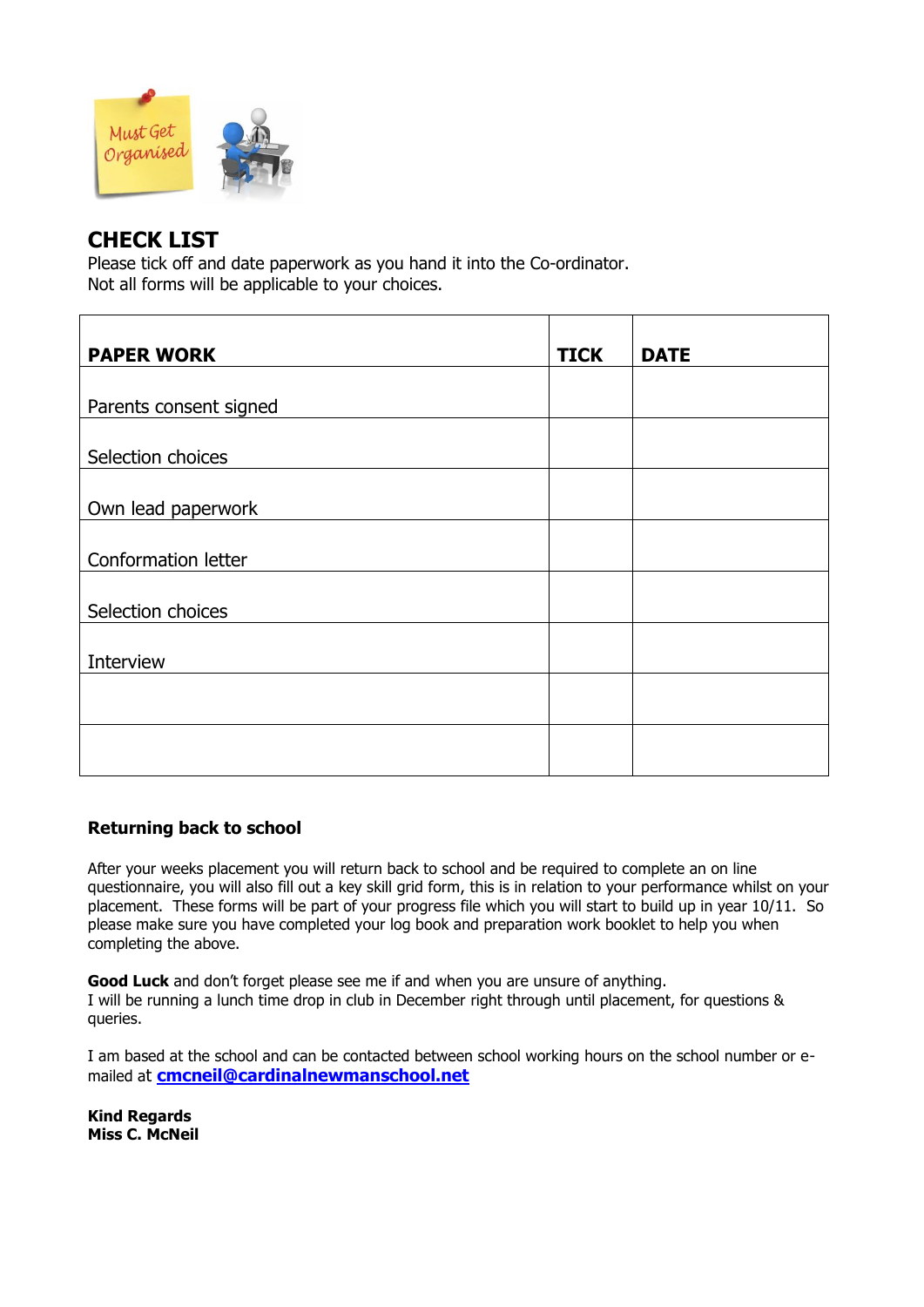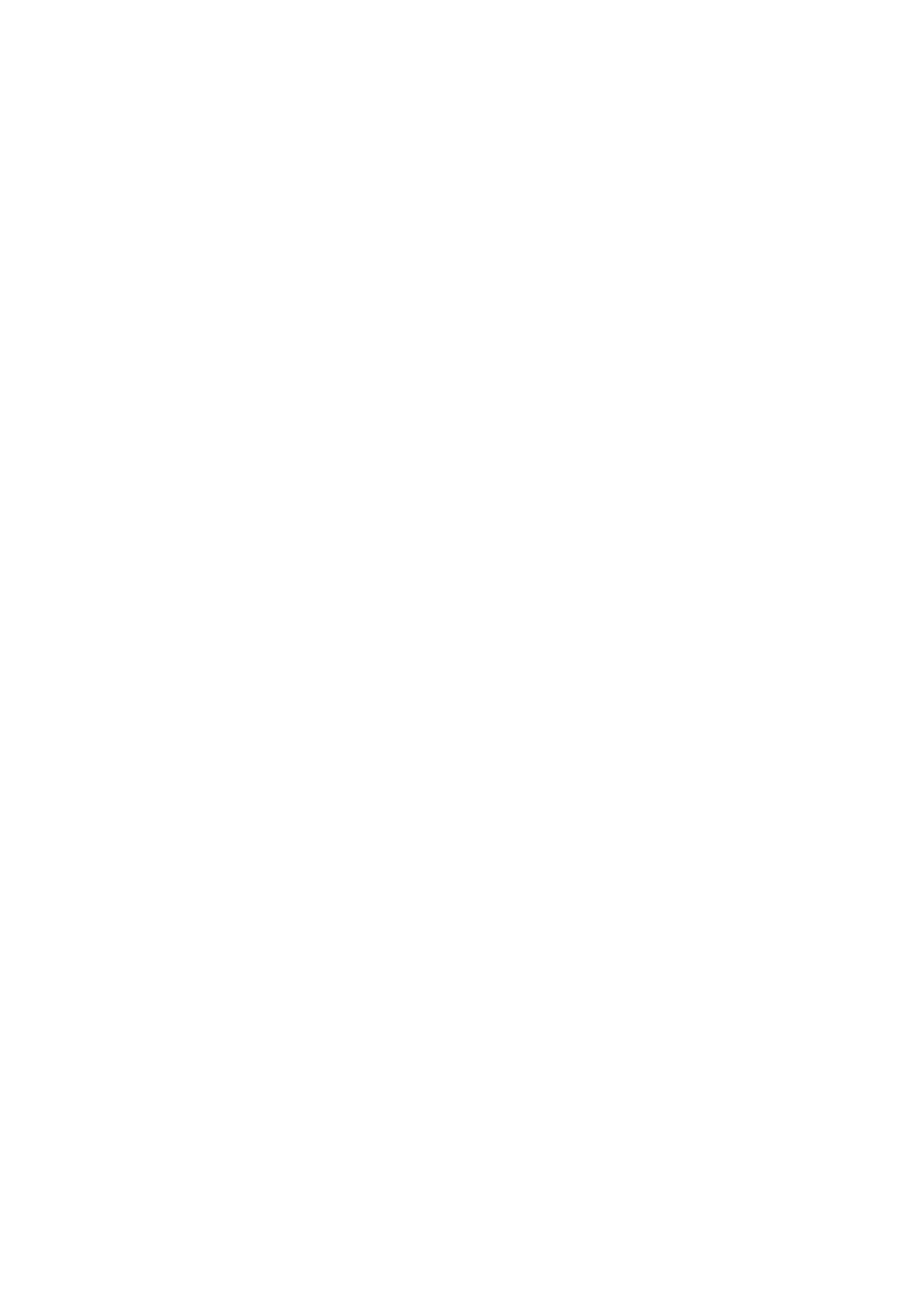